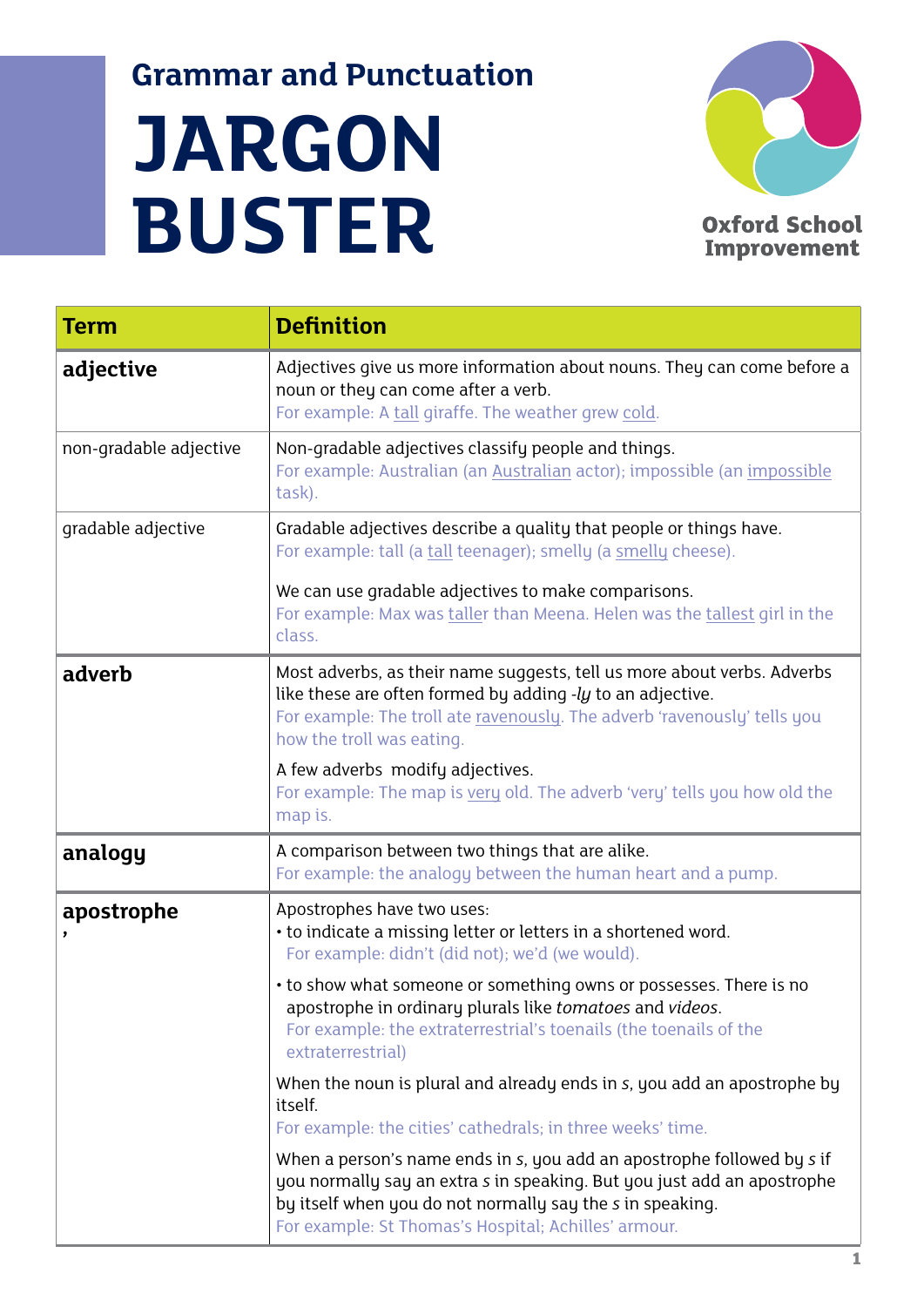| <b>Term</b>                            | <b>Definition</b>                                                                                                                                                                                                                                                                                                                              |
|----------------------------------------|------------------------------------------------------------------------------------------------------------------------------------------------------------------------------------------------------------------------------------------------------------------------------------------------------------------------------------------------|
| article                                | An article is one of the following words used before a noun: $a$ , $an$ , the.                                                                                                                                                                                                                                                                 |
| definite article                       | the: used to imply a known instance.<br>For example: The book is on the table.                                                                                                                                                                                                                                                                 |
| indefinite article                     | a or an: used to imply lack of specificity.<br>For example: Bring me a book.                                                                                                                                                                                                                                                                   |
| <b>brackets</b><br>$\left( \, \right)$ | You use brackets to separate off a word or phrase from the main text, and<br>you always use them in pairs. They contain information which is not part<br>of the main flow of the sentence, and which could be omitted without<br>altering the meaning.<br>For example: His stomach (which was never very quiet) began to qurgle<br>alarmingly. |
| clause                                 | A clause is a part of a sentence that has its own verb.                                                                                                                                                                                                                                                                                        |
| main clause                            | A sentence can contain one or more main clauses, linked by a conjunction<br>such as and, but, or, or yet, or by a semicolon.<br>For example: We approached cautiously; the lioness was beginning to stir.                                                                                                                                      |
| subordinate clause                     | A subordinate clause begins with a subordinating conjunction such as<br>because, if, or when, and it can come before or after the main clause.<br>For example: Because they eat aphids, ladybirds are useful in the garden.                                                                                                                    |
| relative clause                        | A relative clause explains or describes something that has just been<br>mentioned, and is introduced by that, which, who, whom, whose, when, or<br>where. A relative clause can either restrict meaning:<br>For example: Of all Tolkien's books, the one which I prefer is The Hobbit.                                                         |
|                                        | Or it can simply add further information, in which case you put a comma<br>before it:<br>For example: The book, which Tolkien wrote for his children, was an instant<br>success.                                                                                                                                                               |
| colon                                  | A colon is used to introduce an example or explanation within a sentence.<br>The part of a sentence after a colon should illustrate, explain, or expand on<br>what comes before it.<br>For example: These words were scratched in blood: 'Do not return without<br>the gold.'                                                                  |
|                                        | • Colons can come before a single comment or description.<br>For example: It wasn't much of a holiday: two weeks of constant rain in a<br>leaky tent.                                                                                                                                                                                          |
|                                        | • Colons can also introduce a list of people or items, or a range of options.<br>For example: What would you like on your sandwich: mayonnaise, butter,<br>or margarine?                                                                                                                                                                       |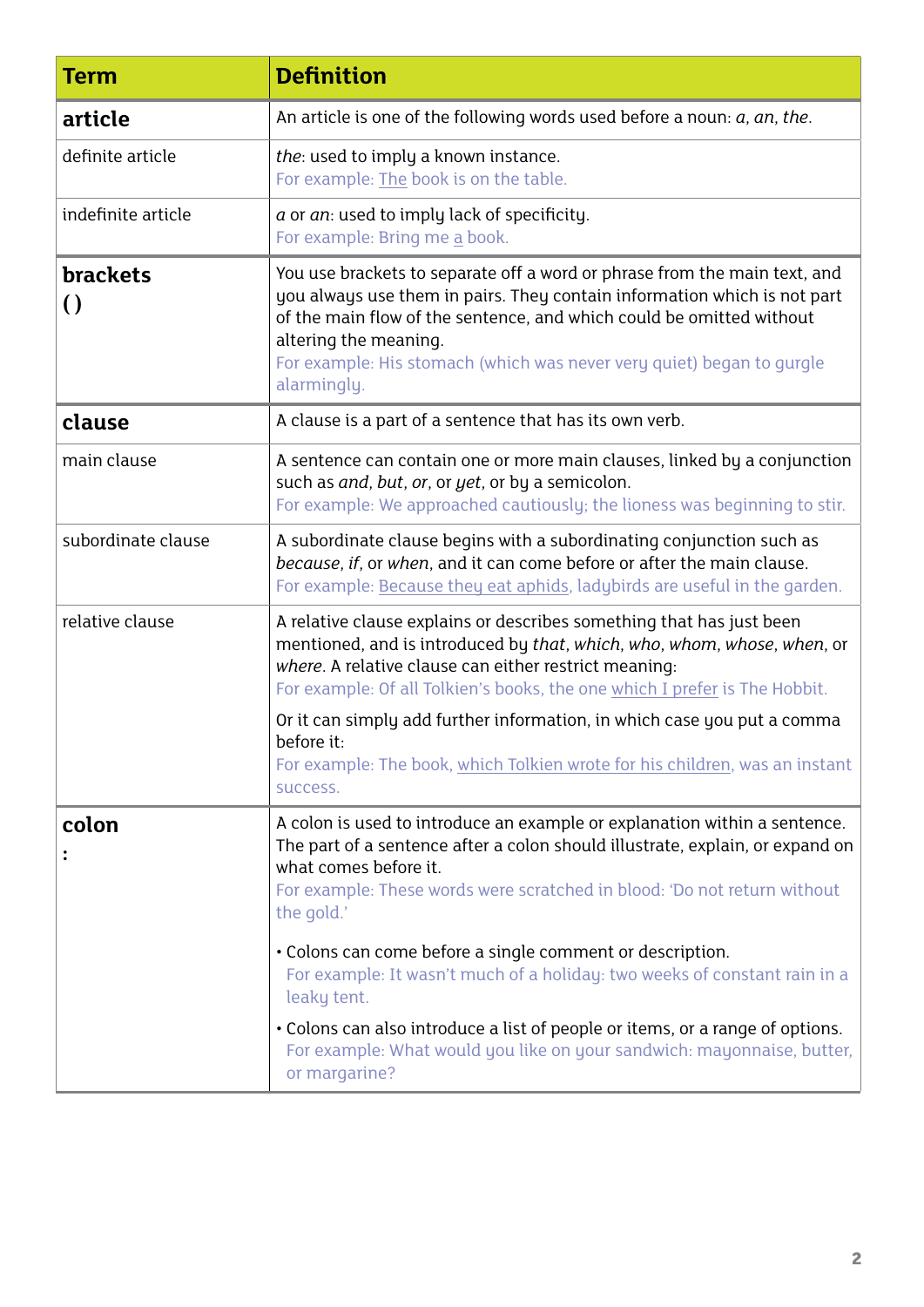| Term                          | <b>Definition</b>                                                                                                                                                                                                                                                                                                                                                        |
|-------------------------------|--------------------------------------------------------------------------------------------------------------------------------------------------------------------------------------------------------------------------------------------------------------------------------------------------------------------------------------------------------------------------|
| comma                         | Commas are used:                                                                                                                                                                                                                                                                                                                                                         |
| ,                             | • to mark a pause in a sentence, especially to separate a subordinate<br>clause from the main clause.<br>For example: When the howling stopped, we ventured out from the cave.                                                                                                                                                                                           |
|                               | • to separate items in a list or series.<br>For example: I've packed a bikini, flippers, snorkel, and a periscope.                                                                                                                                                                                                                                                       |
|                               | . in pairs before and after the name of someone who is being introduced<br>or described.<br>For example: The quitarist, Jimi Hendrix, once lived here.                                                                                                                                                                                                                   |
|                               | • to mark a pause in a compound sentence.<br>For example: The film is rated 15, but it's not that scary.                                                                                                                                                                                                                                                                 |
| command                       | A command or exclamation is a sentence which ends with an exclamation<br>mark.<br>For example: Come and see the ice beginning to thaw!                                                                                                                                                                                                                                   |
| conjunction                   | Conjunctions are used to join words, phrases, or clauses in a sentence.<br>For example: and, but, for, or, neither, nor, yet, although, because, if, until,<br>unless, when, where, while, whereas.                                                                                                                                                                      |
| coordinating<br>conjunctions  | Coordinating conjunctions join words or clauses which are of equal<br>importance in a sentence. They form compound sentences.<br>For example: and, but, for, or, neither, nor, yet (Would you prefer tea and<br>biscuits, or coffee and cake?)                                                                                                                           |
| subordinating<br>conjunctions | Subordinating conjunctions are used to link a main and a dependent<br>clause. They are used to form complex sentences.<br>For example: although, because, if, until, unless, when, where, while,<br>whereas (Mira felt brave because she had her lucky pebble.)                                                                                                          |
| connective                    | Connectives are used to link ideas in a piece of writing. They often occur<br>at the start of a sentence and connect it with a previous sentence or<br>paragraph.<br>For example: moreover, nevertheless, finally, furthermore, and, thus<br>(Nevertheless, he still remains popular with his millions of fans and<br>continues to have hit records all over the world.) |
| consonant                     | A letter that is not a vowel.                                                                                                                                                                                                                                                                                                                                            |
| exclamation mark              | You use an exclamation mark to indicate shouting, surprise, or excitement<br>in direct speech.<br>For example: 'Stop! Don't drink! The goblet is poisoned!'                                                                                                                                                                                                              |
|                               | It can also be used to express surprise, alarm, or excitement in a narrative.<br>For example: The sun was coming up. She must hurry! Soon the spell<br>would wear off!                                                                                                                                                                                                   |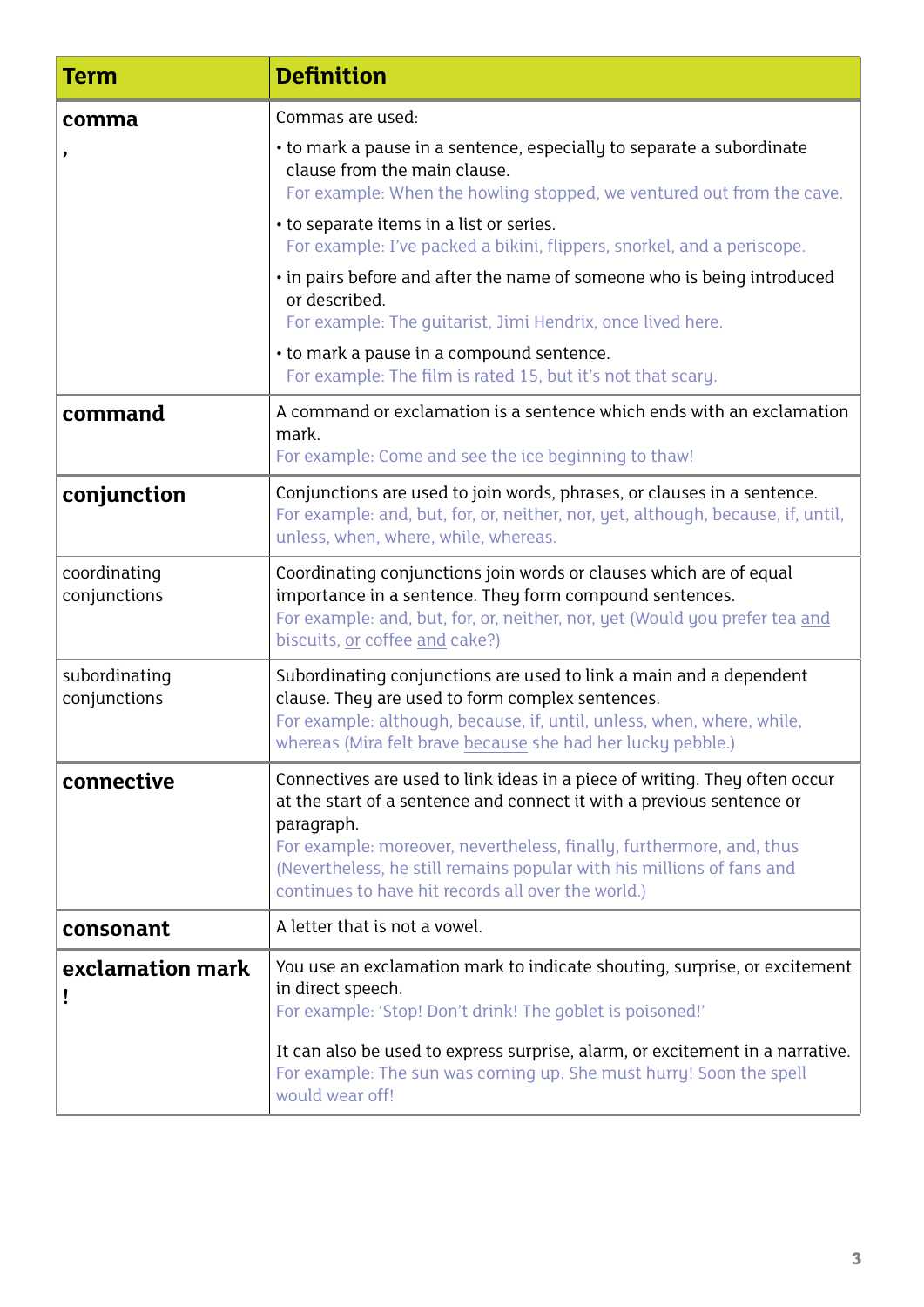| Term                        | <b>Definition</b>                                                                                                                                                                                |
|-----------------------------|--------------------------------------------------------------------------------------------------------------------------------------------------------------------------------------------------|
| full stop                   | A full stop shows where a sentence ends, when the sentence is neither a<br>question nor an exclamation.<br>For example: Our story begins in 1914, on the eve of the First World War.             |
|                             | Full stops go within quotation marks in direct speech.<br>For example: He said, 'I'll meet you outside the cinema.'                                                                              |
|                             | Full stops go within parentheses, when these surround a complete<br>sentence.<br>For example: The waiter arrived with a plate of toast. (I had ordered<br>waffles.)                              |
| homophone                   | A noun with the same sound as another.<br>For example: son and sun.                                                                                                                              |
| hyphen                      | Hyphens connect two or more words which make up a compound noun or<br>adjective.<br>For example: close-up; an ultra-huge sandwich.                                                               |
| imperative                  | Expressing a command.<br>For example: Come here!                                                                                                                                                 |
| inflectional ending         | An inflection, or suffix, that is added to the end of a root word to change<br>the tense.<br>For example: -ed                                                                                    |
| inverted commas<br>c cc , , | Inverted commas occur in pairs and can surround a single word or phrase,<br>or a longer piece of text.<br>For example: 'Look!' said a voice behind me. 'Look at the sky!'                        |
|                             | Inverted commas are also known as speech marks, quotation marks, or<br>(informally) quotes. Pairs of quotation marks can be single ('') or double<br>(""), but are never mixed.                  |
| morphology                  | The structure of words; the forms a root word takes when prefixes and<br>suffixes are added. A morpheme is a unit of language that cannot be<br>divided further such as read and ing in reading. |
| noun                        | Nouns are used to name people, places, or things and tell you who or what<br>a sentence is about.                                                                                                |
| common noun                 | Common nouns refer to people or things in general. Common nouns only<br>begin with a capital when they start a sentence.<br>For example: dancer, lizard, sandwich, television.                   |
| proper noun                 | Proper nouns give the name of a specific person, place, or thing. Proper<br>nouns always begin with a capital letter.<br>For example: Shakespeare, Antarctica, Hallowe'en.                       |
| collective noun             | Collective nouns refer to groups of people or things.<br>For example: a team of athletes, a herd of sheep, a swarm of bees.                                                                      |
| paragraph                   | One or more sentences on a single subject, forming a section of a piece of<br>writing and beginning on a new line.                                                                               |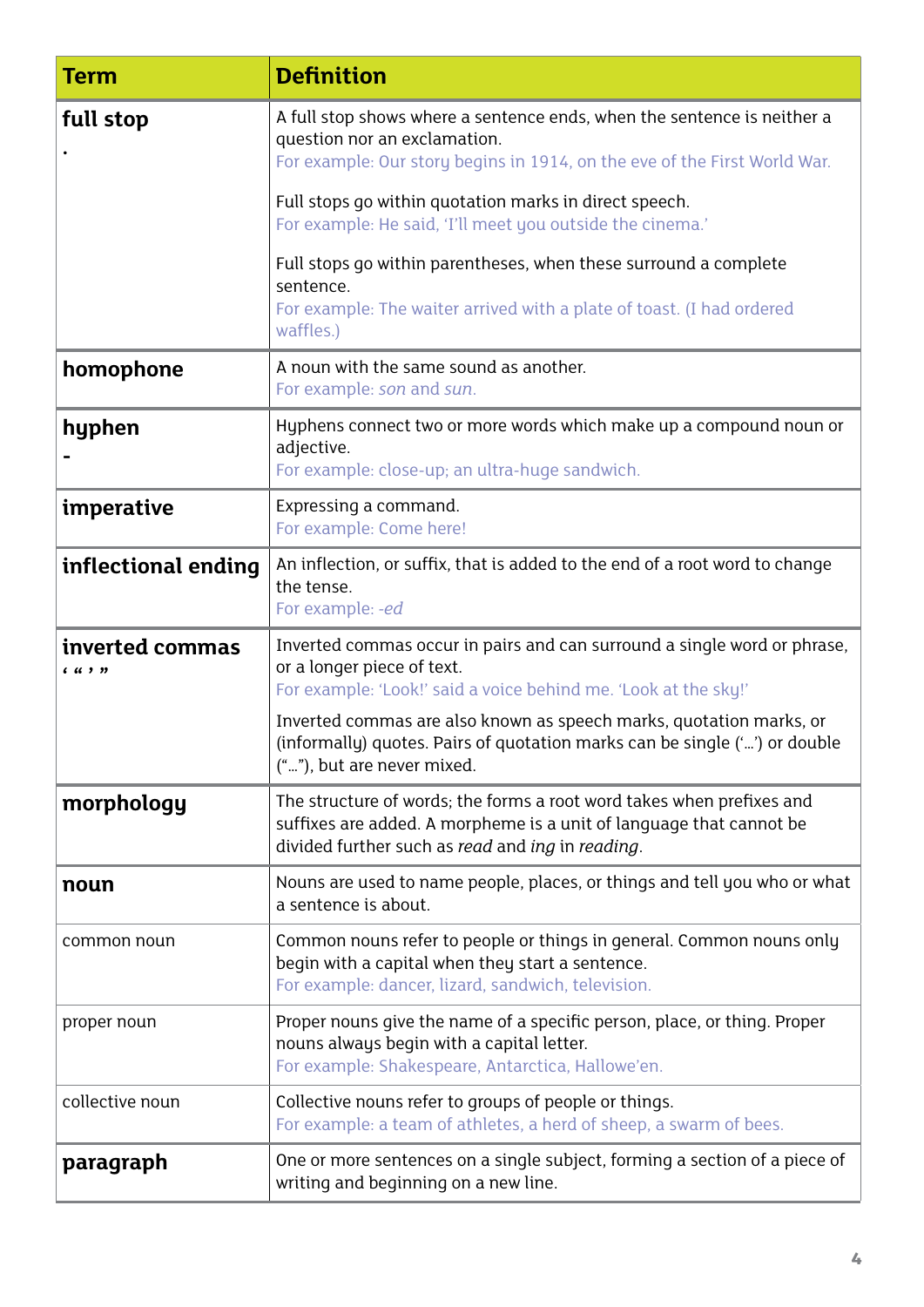| Term                   | <b>Definition</b>                                                                                                                                                                                                                                                            |
|------------------------|------------------------------------------------------------------------------------------------------------------------------------------------------------------------------------------------------------------------------------------------------------------------------|
| phrase                 | A group of words that form a unit in a sentence or in a clause.<br>For example: He walked down the hall. She took a grammar test.                                                                                                                                            |
| prefix                 | A prefix is a group of letters joined to the beginning of a word to change its<br>meaning.<br>For example: re in recapture (to capture again); un in <i>unknown</i> (not<br>known).                                                                                          |
| preposition            | Prepositions show how a noun or pronoun relates to the other words in a<br>sentence or clause. They can show:                                                                                                                                                                |
|                        | • the position or direction of a person or thing.<br>For example: The spider scurried along the wall, out of the window, and<br>into the garden.                                                                                                                             |
|                        | • the time something happens or lasts.<br>For example: We were in Athens in August, during the Olympics.                                                                                                                                                                     |
|                        | • the connection between people or things.<br>For example: Does this dress go better with the red shoes or the brown?                                                                                                                                                        |
| pronoun                | Pronouns are used to replace a noun in a sentence or clause, and help to<br>avoid having to repeat words.                                                                                                                                                                    |
| Personal pronouns      | Personal pronouns replace the name of a person or thing.                                                                                                                                                                                                                     |
|                        | When the pronoun is the subject of the clause:<br>For example: I, you, he, she, it, we, they (Zoe and Bill are coming to the<br>concert. She's got a ticket, but he hasn't.)                                                                                                 |
|                        | When the pronoun is the object:<br>For example: me, you, him, her, it, us, them (The guards were following us<br>and we were unable to shake them off.)                                                                                                                      |
| Reflexive pronouns     | Reflexive pronouns refer back to the thing the clause is about.<br>For example: myself, yourself, himself, herself, itself, ourselves, yourselves,<br>themselves (Most baby birds are unable to feed themselves. I wanted to<br>see for myself what all the fuss was about.) |
| Interrogative pronouns | Interrogative pronouns are used to form questions.<br>For example: what, who, whom, whose (What is happening? Who wants<br>some ice cream? Whose is this?)                                                                                                                   |
| punctuation            | Punctuation is the use of special marks to make a piece of writing<br>easier to read and understand. Punctuation marks show divisions and<br>connections between sentences, clauses, or individual words.                                                                    |
| question               | A question is a sentence which ends with a question mark.<br>For example: When would the ice begin to thaw?                                                                                                                                                                  |
| question mark<br>?     | Question marks are used to mark a sentence that is a question. Question<br>marks usually come at the end of a sentence.<br>For example: Are there wild animals in this wood?                                                                                                 |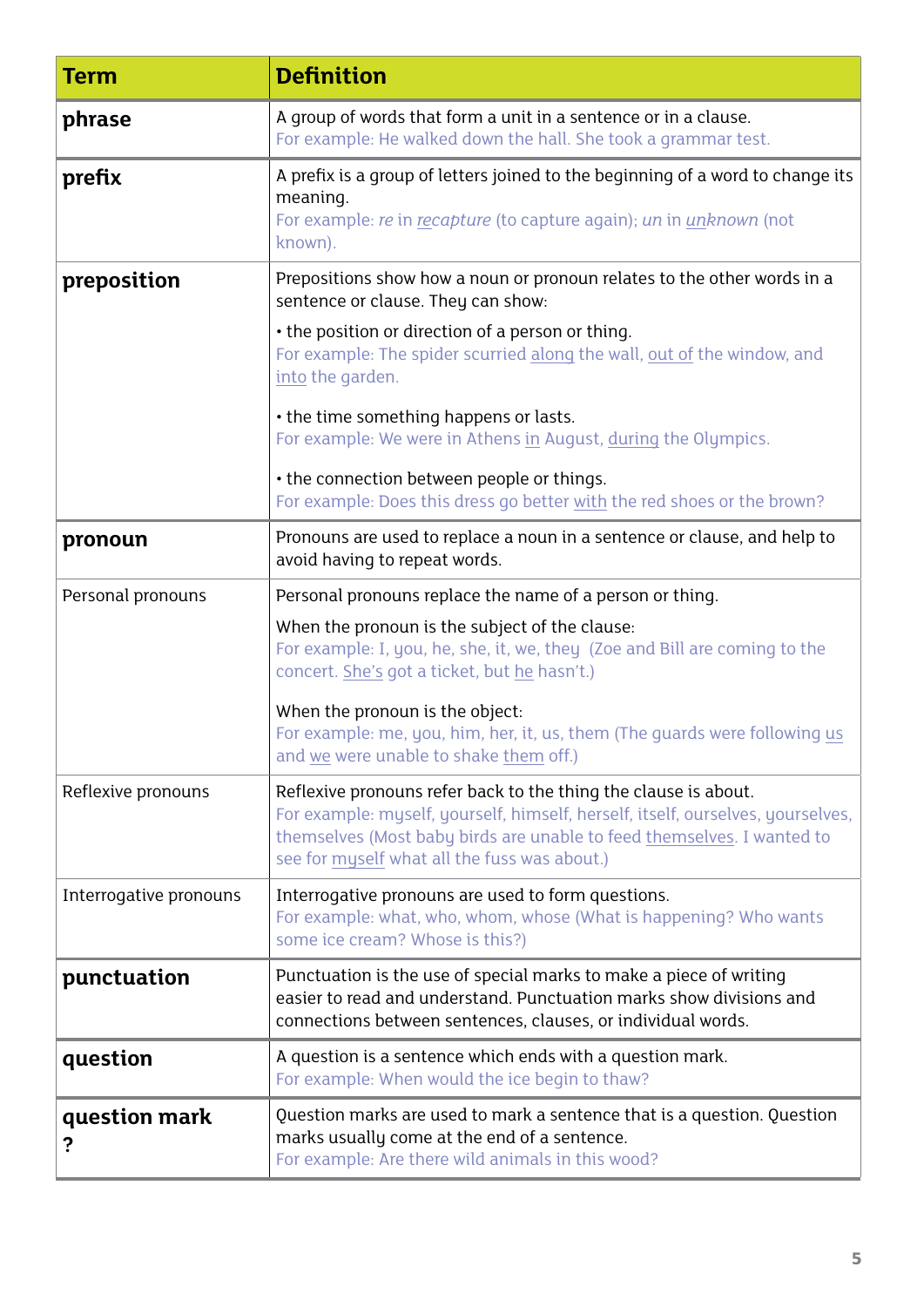| Term                      | <b>Definition</b>                                                                                                                                                                                                                                                                |
|---------------------------|----------------------------------------------------------------------------------------------------------------------------------------------------------------------------------------------------------------------------------------------------------------------------------|
| root word                 | A root word is a word that does not contain any prefixes or suffixes.<br>For example: teach is the root word of teaching and teacher,                                                                                                                                            |
| semicolon<br>$\cdot$      | You use a semicolon to mark a break in a sentence that is longer, or more<br>important, than a break made with a comma:<br>For example: The castle was desolate; no one had lived there for three<br>centuries or more.                                                          |
|                           | Semicolons can separate a series of connected clauses introduced by a<br>colon.<br>For example: There were three clues: there was mud on the carpet; the<br>door had been forced; and the air in the room smelled of fish.                                                       |
|                           | A single semicolon can also separate two contrasting or balancing clauses.<br>For example: You bring cups and plates; I'll bring juice and sandwiches.                                                                                                                           |
| sentence                  | A sentence is a group of words that typically contains a main verb. It<br>should contain a complete idea or action and it should make sense on its<br>own. In writing, a sentence begins with a capital letter and ends with a full<br>stop, question mark, or exclamation mark. |
|                           | It can contain a single clause, or several clauses joined by conjunctions or<br>punctuation.<br>For example: Desert animals are often nocturnal because it is cooler for<br>hunting at night.                                                                                    |
| simple sentence           | A simple sentence must have a subject and a verb.<br>For example: The cat is sleeping.                                                                                                                                                                                           |
| compound sentence         | A compound sentence consists of simple sentences joined by<br>conjunctions such as and or but.<br>For example: The cat is sleeping but the dog is awake.                                                                                                                         |
| complex sentence          | A complex sentence contains a main clause and at least one other clause<br>that is related to it. The two clauses are joined by conjunctions such as<br>although and because.<br>For example: The cat was sleeping because it was bored.                                         |
| statement                 | A statement is a sentence which ends with a full stop.<br>For example: There was nothing to do but wait for the ice to thaw.                                                                                                                                                     |
| subject-verb<br>agreement | A subject and verb must agree in number within a sentence, so a plural<br>subject must have a plural verb, a singular subject must have a singular<br>verb.<br>For example: The books are on the table. The book is on the table.                                                |
| suffix                    | A suffix is a group of letters joined to the end of a word to change its<br>meaning.<br>For example: -er in maker (= a person or machine makes something); -ness<br>in happiness (= the state of being happy)                                                                    |
| syllable                  | A word or part of a word that contains one vowel sound when you say it.<br>For example: vow-el, con-nec-tive                                                                                                                                                                     |